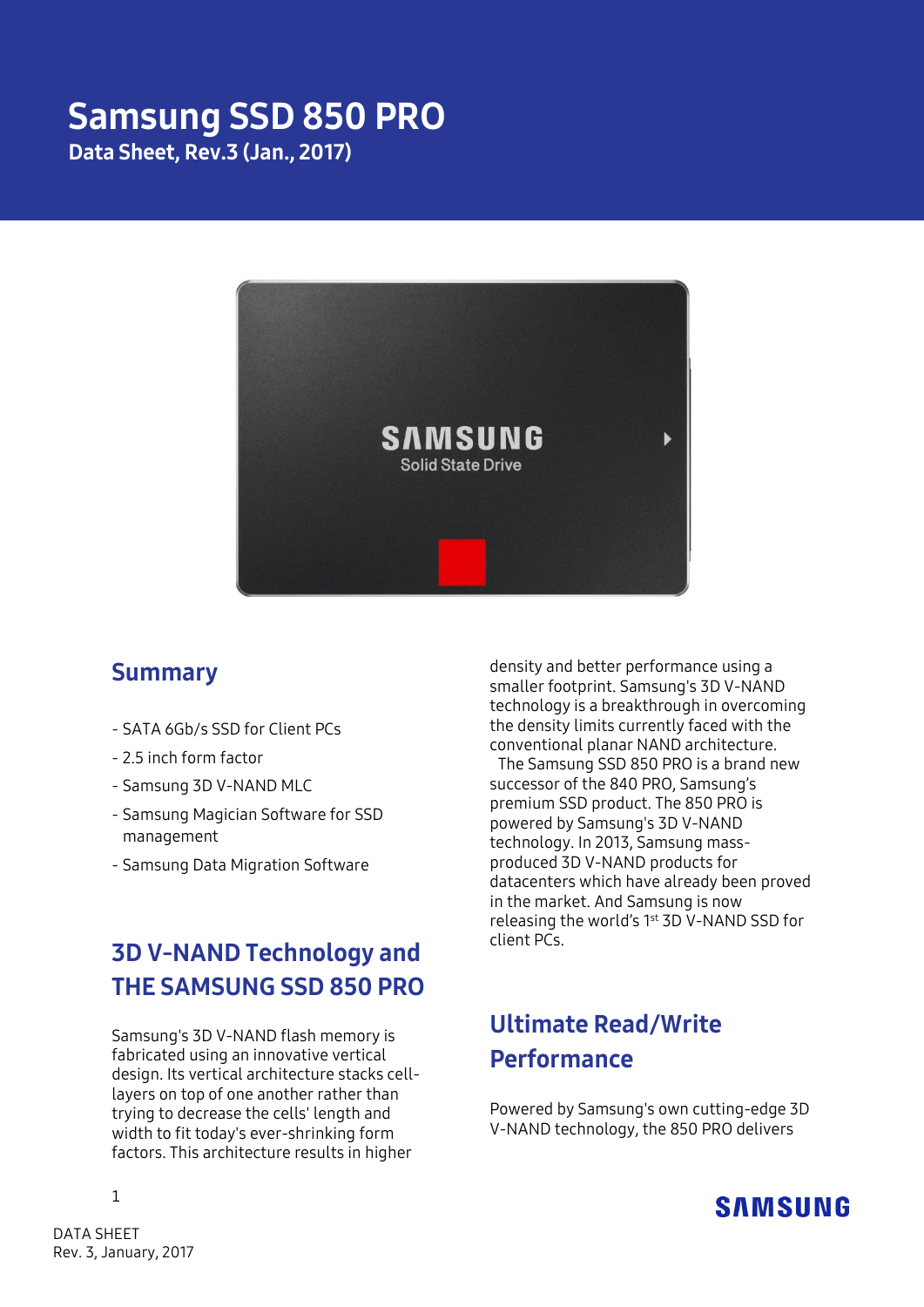up to twice the write speed $1$  than that of the traditional 2D planar NAND flash for ultimate read and write performance. By changing to the layer cylindrical cell structure, more cells can be stacked vertically, resulting in smaller footprint and higher density. As a result, you gain superior maximum read and write performance in both sequential and random aspects, especially with the 128GB model that outperforms other similar models in the market by more than 100MB/s in write speed.

Plus, with RAPID (Real-time Accelerated Processing of I/O Data ) mode, you can boost its optional higher speeds - up to almost twice faster write performance speeds than those of the previous model.<sup>2</sup> The Magician software allows you to enhance performance by processing data on a system level using free PC memory (DRAM) as a cache.

# Enhanced Endurance and **Reliability**

#### Enhanced Endurance

Samsung's 3D V-NAND technology is built to handle 150 Tera Bytes Written (TBW) for 128GB and 256GB, 300 TBW for 512GB and 1TB, 450TBW for 2TB and 600TBW for 4TB. Plus, it comes with an industry-leading tenyear limited warranty.

#### Advanced Data Encryption

The 850 PRO provides the same data encryption features as the 840 EVO does. The Self-Encrypting Drive (SED) security technology will help keep your data safe. It includes an AES 256-bit hardware-based encryption engine to ensure that your personal files remain secure. A hardwarebased encryption engine secures your data with significantly reduced performance degradation that you may experience with a software-based encryption. Also, the 850 PRO is compliant with advanced security management solutions (TCG Opal and IEEE 1667). Magician will guide you through the security features. Furthermore, users can delete or initialize data with the crypto erase service with PSID.

### Efficient Power Management

#### Less Power Consumption for Active and Stand-by States

Even with all of the above performance improvements, the use of the new technology of 3D V-NAND have enabled us to make the 850 PRO as one of the most energy-efficient drives on the market. Its idle power is almost the same as the 840 PRO's and its active (average) write power has been dramatically reduced up to 40% in comparison to the 840 PRO's due to the 3D V-NAND technology.

### **SAMSUNG**

-

<sup>&</sup>lt;sup>1,2</sup> Compare to Samsung 840 EVO (140MB/s), After TurboWrite performance, based on Samsung's official specification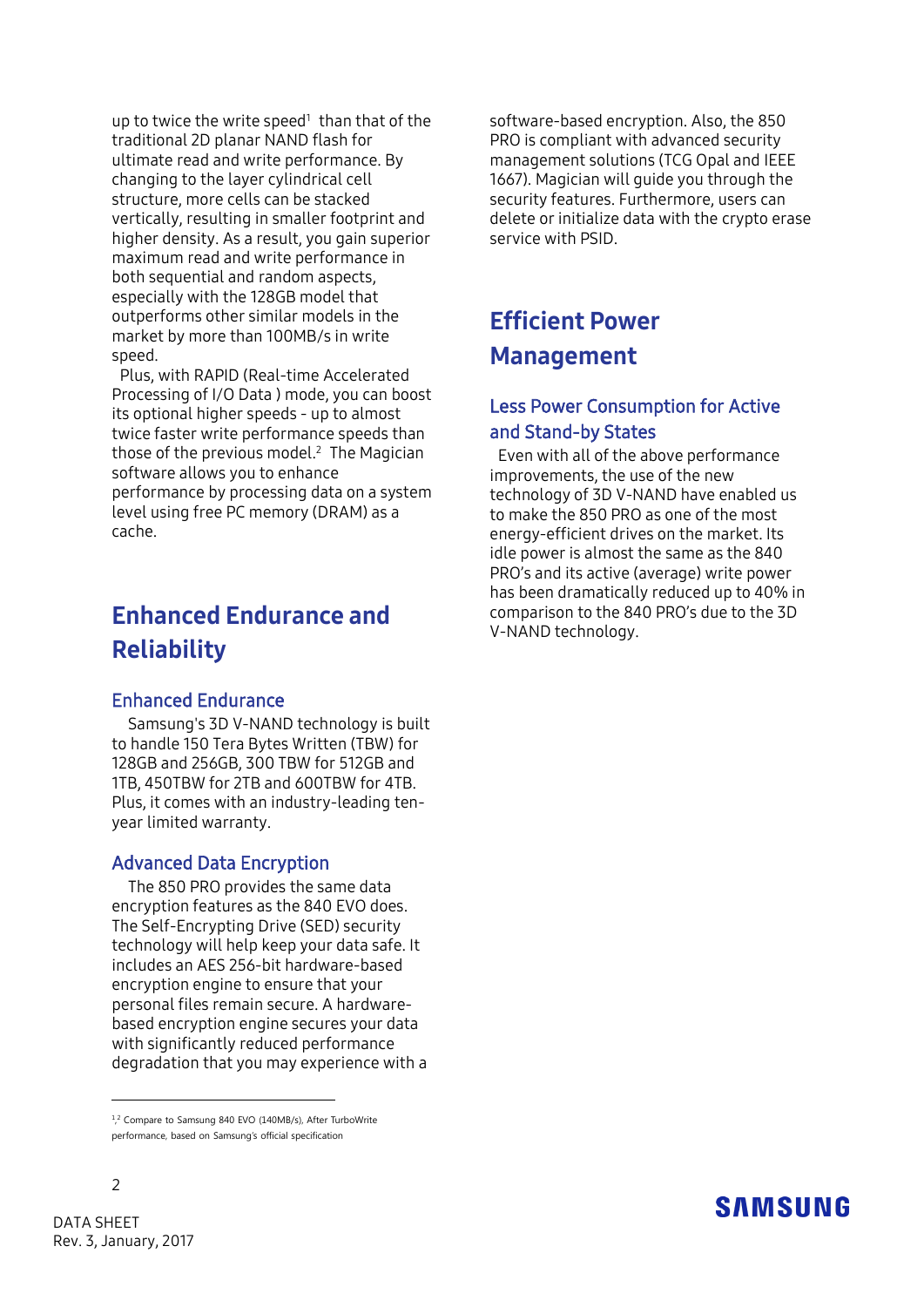### Technical Specifications

| Samsung SSD 850 PRO              |                                                          |                                                                       |                          |       |         |         |         |  |
|----------------------------------|----------------------------------------------------------|-----------------------------------------------------------------------|--------------------------|-------|---------|---------|---------|--|
| <b>Usage Application</b>         |                                                          | <b>Client PCs</b>                                                     |                          |       |         |         |         |  |
| Interface                        |                                                          | SATA 6Gb/s (compatible with SATA 3Gb/s and SATA 1.5Gb/s)              |                          |       |         |         |         |  |
| Form Factor                      |                                                          | 2.5 inch                                                              |                          |       |         |         |         |  |
| Dimensions(LxWxH)                |                                                          | 100 x 69.85 x 6.8 (mm)                                                |                          |       |         |         |         |  |
| Hardware<br>Information          | Capacity                                                 | 128GB                                                                 | 256GB                    | 512GB | 1TB     | 2TB     | 4TB     |  |
|                                  | Controller                                               | <b>MEX</b>                                                            | <b>MHX</b><br><b>MGX</b> |       |         |         |         |  |
|                                  | <b>NAND Flash</b>                                        | Samsung 3D V-NAND MLC                                                 |                          |       |         |         |         |  |
|                                  | <b>DRAM Cache</b>                                        | 256MB                                                                 | 512MB                    |       | 1GB     | 2GB     | 4GB     |  |
|                                  |                                                          | LP DDR2                                                               | LP DDR3                  |       | LP DDR3 | LP DDR3 | LP DDR3 |  |
| Performance*<br>(Up to)          | Sequential<br>Read                                       | 550 MB/s                                                              |                          |       |         |         |         |  |
|                                  | Sequential                                               | 470MB/s<br>520MB/s                                                    |                          |       |         |         |         |  |
|                                  | Write<br>Random                                          |                                                                       |                          |       |         |         |         |  |
|                                  | Read(QD1)                                                | 10,000 IOPS                                                           |                          |       |         |         |         |  |
|                                  | Random<br>Write(QD1)                                     | 36,000 IOPS                                                           |                          |       |         |         |         |  |
|                                  | Random<br>Read(QD32)                                     | 100,000 IOPS                                                          |                          |       |         |         |         |  |
|                                  | Random<br>Write(QD32)                                    | 90,000 IOPS                                                           |                          |       |         |         |         |  |
| <b>Supporting features</b>       | TRIM(Requires OS Support), Garbage Collection, S.M.A.R.T |                                                                       |                          |       |         |         |         |  |
| <b>Security</b>                  |                                                          | AES 256-bit Full Disk Encryption (FDE)                                |                          |       |         |         |         |  |
|                                  |                                                          | TCG/Opal V2.0, Encrypted Drive(IEEE1667)                              |                          |       |         |         |         |  |
| Weight                           |                                                          | Max. 66g                                                              |                          |       |         |         |         |  |
| Reliability                      |                                                          | MTBF: 2 million hours                                                 |                          |       |         |         |         |  |
| <b>Total Bytes Written</b>       |                                                          |                                                                       | 150<br>300 TBW           |       |         | 450TBW  | 600TBW  |  |
|                                  |                                                          |                                                                       | TBW(Terabytes Written)   |       |         |         |         |  |
| Power Consumption**<br>(Typical) |                                                          | Active Read (Average): Max. 3.3W<br>Active Write (Average): Max. 3.4W |                          |       |         |         |         |  |
|                                  |                                                          | Idle(DIPM on): Max. 70mW(4TB)                                         |                          |       |         |         |         |  |
| Temperature                      |                                                          | Device Sleep: 10mW(4TB)<br>0°C to 70°C<br>Operating:                  |                          |       |         |         |         |  |
| Humidity                         |                                                          | Non-Operating:<br>-40°C to 85°C<br>5% to 95%, non-condensing          |                          |       |         |         |         |  |
|                                  |                                                          |                                                                       |                          |       |         |         |         |  |
| Vibration<br><b>Shock</b>        |                                                          | Non-Operating:<br>20~2000Hz, 20G                                      |                          |       |         |         |         |  |
|                                  |                                                          | Non-Operating:<br>1500G, duration 0.5msec, 3 axis                     |                          |       |         |         |         |  |
| Warranty                         |                                                          | 10 years (limited)                                                    |                          |       |         |         |         |  |

\* Sequential performance measurements based on CrystalDiskMark v.3.0.1.Random performance measurements based on Iometer 2010. Performance may vary based on SSD's firmware version, system hardware & configuration. Test system configuration : Intel Core i7-4790K @ 4.0GHz, DDR3 1600MHz 8GB, OS – Windows7 Ultimate x64 SP1

 IRST 13.0.3.1001, MS performance guide pre-condition Intel® Z97, CPU C-States Disabled \*\* Power consumption measured with IOmeter 1.1.0 version with Intel i7-5820K, 3.3GHz, Samsung DDR3 8GB, ASUS X99M WS/SE OS- Windows10 PRO x64



3